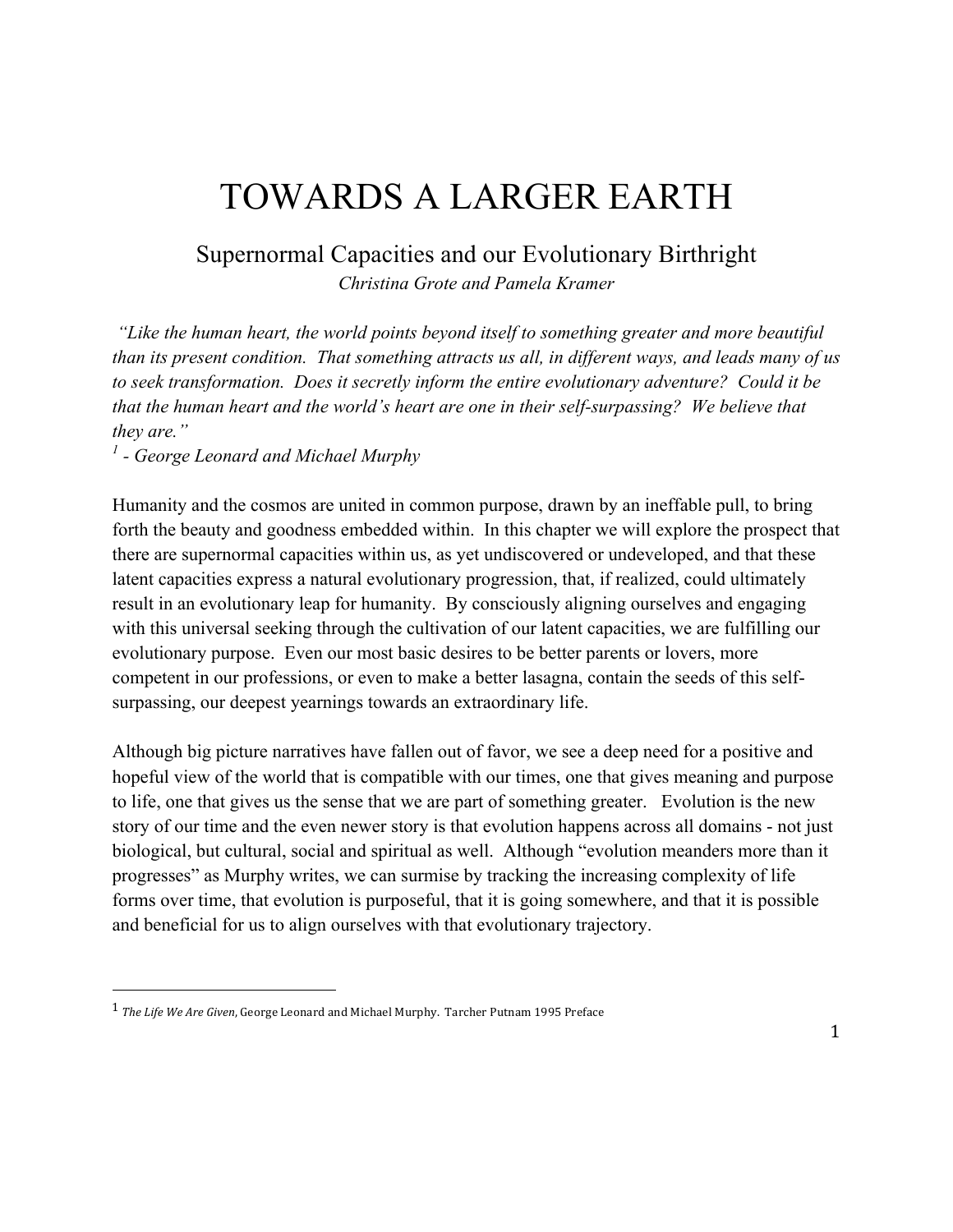We will describe an evolutionary worldview, that of Evolutionary Panentheism, fueled by evolutionary love, that provides a basis for understanding our evolving human capacities. We want to demonstrate, as Murphy has, that there is a natural progression of these capacities, and that we, and the entire universe, are predisposed to bring forth the great potentials that were involved at the time of the inception of the material universe. Drawing on the work of Michael Murphy, George Leonard and others, we will paint a hopeful portrait of our vast potential, as yet largely untapped and unrecognized, and explore ways of approaching its development. We do not intend to provide conclusive evidence for whether or not these various capacities exist but rather to look at them as expressions of humanity's evolutionary potential.

 Michael Murphy is the co-founder of The Esalen Institute in Big Sur, California and author of many books of fiction and nonfiction including *Golf in the Kingdom*, *The Future of the Body*, and *In the Zone*. Traveling to India in 1950 as a young man, Murphy spent a year and a half meditating at the Aurobindo ashram in Pondicherry. Aurobindo has remained Murphy's main inspiration to this day. Leonard (1923-2010) was also a prolific author whose works include *The Silent Pulse*, *The Way of Aikido*, *Education and Ecstasy*, an Aikido sensei, musician, and president of the Esalen Institute for many years. Both men believed that humanity is capable of much more than is generally believed, and that there could be no worthier goal than the realization of our highest potentials of body, mind, heart and soul, both for ourselves and for society. Together they created Integral Transformative Practice<sup>2</sup> as a pathway for the realization of these positive potentials and as a launching pad for places yet unknown.

Adam Crabtree, psychotherapist, author and one of the world's foremost authorities on trance, has been developing the concept of Evolutionary Love as first proposed by Charles Sanders Peirce. His work is included here because we feel that the concept of evolutionary love is foundational to the worldview of Evolutionary Panentheism. Both will be described in this chapter.

# **What We Know About Supernormal Capacities**

Most of us have at least heard of, or perhaps even know, people who exhibit unusual abilities, people who for example have deep empathy with others, have precognitive dreams whose foretellings come true in real life, can hear colors, commune with beings on other planes, or experience an extraordinary level of love, joy and connection with all of life. Supernormal capacities have been experienced and observed in human beings most likely since the emergence of homo sapiens. Hunter-gatherers needed to find game for the night's meal and used a form of

<sup>2</sup> see itp-international.org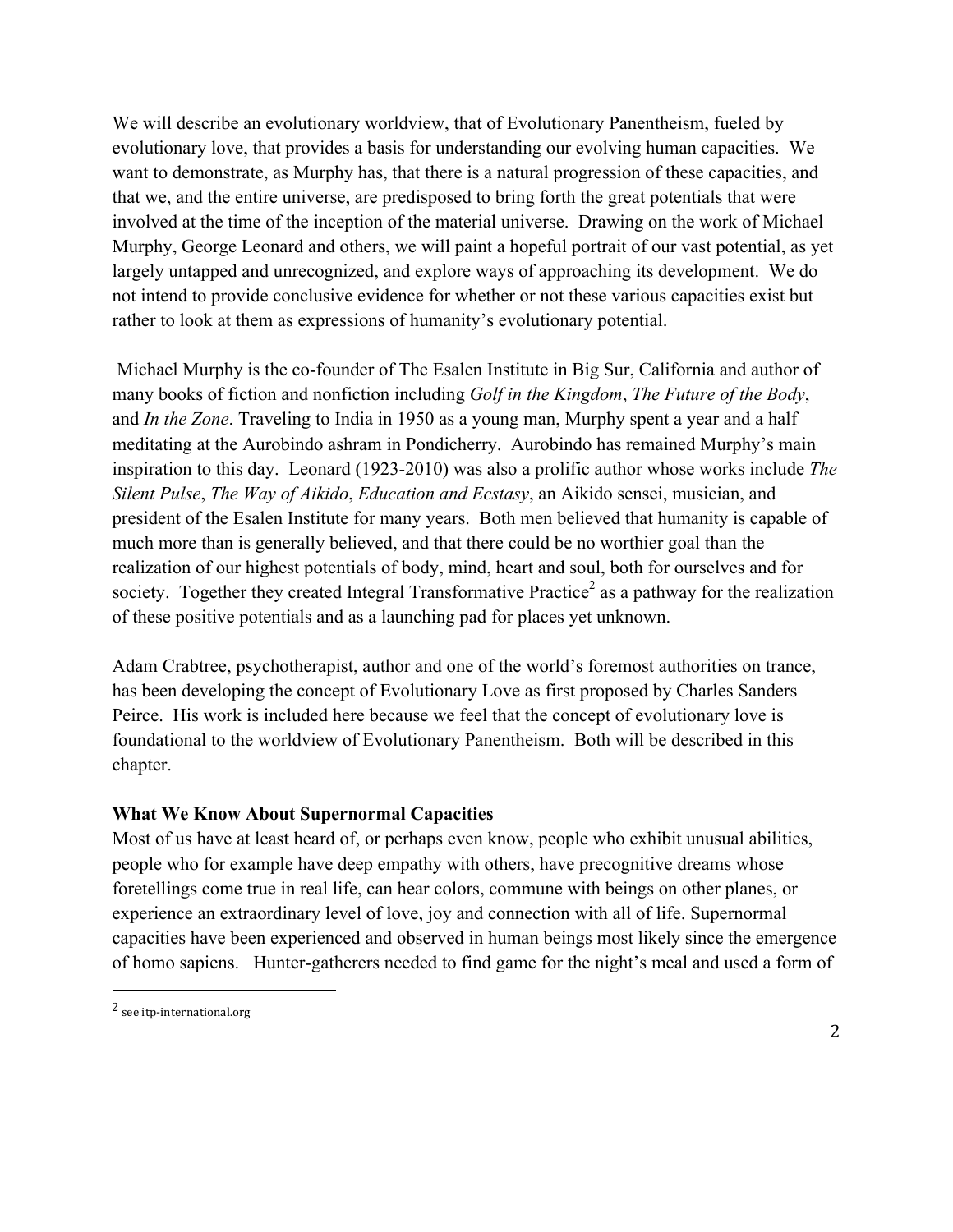clairvoyance to "see" them, a technique which is still in use today. Since antiquity, there have been reports of people displaying extraordinary powers. For example, in ancient Indian texts, from the Upanishads to Patanjali's Yoga Sutras, there are descriptions of *siddhis* ("attainments"), or powers, and recommended techniques to develop them, such as meditation to calm the mind. These texts describe many types of siddhis ranging from the ability to see inside one's body down to the cellular level (*animan siddhi*), to precognition, to traveling in other realms. Catholic literature speaks of *the charisms* of the saints which are considered to be gifts of the spirit but nonetheless represent, if true, a higher, or at least different level of human functioning than is currently evident in our society. Examples here, which have been subjected to considerable scrutiny by the church, include stigmata, luminous phenomena such as halos, extraordinary fragrance emitted by a person's body, and the *incendium amoris*, or bodily heat, generated by ecstatic devotion. There are varying degrees of certainty that these capacities are real but there is enough evidence to suppose that many of them may be. Supernormal capacities such as these can be seen as extraordinary developments of attributes that are already present within us.

In 2013, Dean Radin of the Institute of Noetic Sciences in Petaluma, California, published a book titled Supernormal<sup>3</sup>, in which he reviewed scientific studies that were designed to explore the validity of some of these extraordinary powers. He determined that there is good evidence to support the existence of a number of capacities described in Patanjali's yoga sutras such as telepathy, the ability to know another's mind or condition from a distance; precognition - the ability to know events before they happen; and clairvoyance, or extrasensory perception (ESP). He also identified current examples of people with extraordinary capacities such as the Dutch athlete Wim Hof, known as the Ice Man, who holds the world's record for sitting still while submerged in ice water (one hour and forty-five minutes) among other feats.

*The Future of the Body,* Murphy's magnum opus**,** was supported by data he collected since his college days and assembled through Esalen Institute's Transformation Project, which was created to study supernormal human functioning. This was the beginning of a collection of over ten thousand accounts that led Murphy to identify twelve categories of extraordinary human functioning, and to the belief that we are fundamentally wired for these experiences, what Murphy calls "the budding organs and limbs of our latent supernature". These categories include Perception of External Events, Movement Abilities and Love, among others. <sup>4</sup> Murphy

<sup>3</sup> Dean Radin, *Supernormal*. Deepak Chopra Books 2013.

<sup>&</sup>lt;sup>4</sup> The 12 are Perception of External Events, Somatic Awareness and Self-Regulation, Communication Abilities, Vitality, Movement Abilities, Abilities to alter the environment directly, Pain and Pleasure, Cognition, Volition, Individuation and Sense of self, Love, and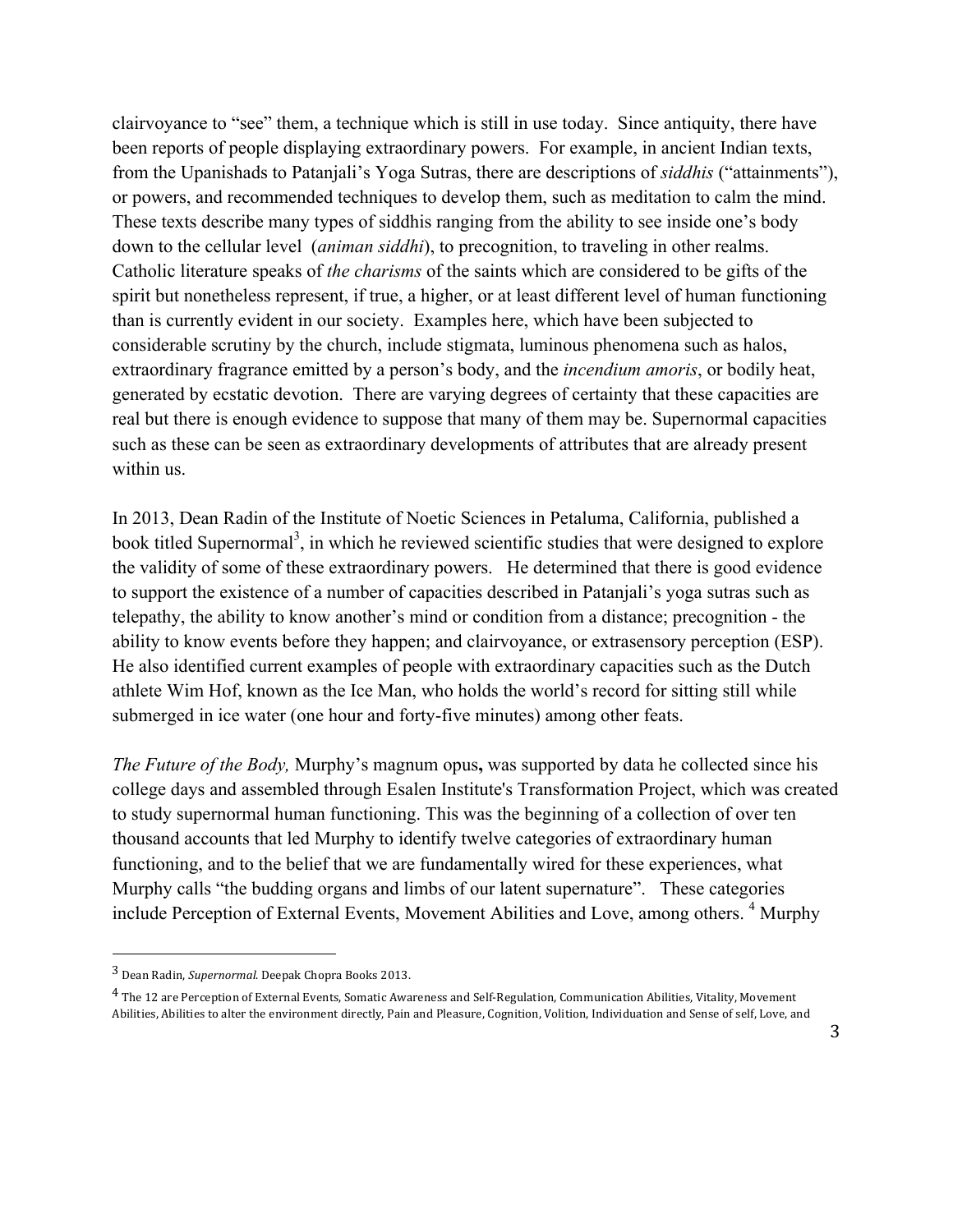included only soundly verified data, drawing from the natural and human sciences, psychical research, religious studies and other fields to provide a more complete lens on human development than gained from studying separate domains, an approach he calls synoptic empiricism**.** As a result of his research, Murphy came to believe that most if not all ordinary human attributes can give rise to extraordinary versions of themselves, either spontaneously or through transformative practice, and that if these were stabilized and mastered throughout society, a new kind of human would walk the earth.

Further, Murphy saw that these human capacities exhibit a continuity, a family resemblance, to capacities inherited from our animal ancestors and created a taxonomy to describe how they may develop, from animal inheritance, through ordinary human development, to products of supernormal development. For example, in the category of Perception of External Events, he uses the example of the eye as a product of animal evolution. Ordinary human psychosocial development of the eye results in improved sensory awareness developed by practices such as martial arts and contemplative practice. Supernormal development could result in extraordinary vision, clairvoyance, and perception of the numinous in the physical world. This taxonomy can provide a roadmap for the intentional development of these capacities.

One of the benefits of this kind of survey is that it provides us with models, examples of those who have experienced the outer reaches of the human frontier, helping us realize that there is much more to us, and more going on around us, than we realize. We are all carrying a "sack of gold," the old teaching story goes, but most of us have no idea we are carrying it, much less what is in it. These capacities are our birthright. In developing them through integral practice, we move towards the realization of our highest potentials, becoming fully articulated human beings, and in doing so, we help move humanity forward towards a supernormal embodiment, aligned with the universe's evolutionary unfolding. Although we are hard-wired for these capacities, from clairvoyance to psychokinesis, there seems to be a difference in their availability, and this may be a good thing. Murphy found that capacities "most crucial to human goodness and growth-namely love, need-transcending joy, and perceptions of oneness with others, are more commonly experienced than potentially dangerous or distracting phenomena such as kundalini arousal or internal clairvoyance...All of us can reach out with love in most circumstances, he says; there are countless ways to perform acts of kindness...We are tilted in the right way towards balanced growth."

<u> 1989 - Andrea Santa Andrea Santa Andrea Andrea Santa Andrea Andrea Andrea Andrea Andrea Andrea Andrea Andrea</u>

#### **The Worldview of Evolutionary Panentheism**

Bodily Structures, States and Processes. Since this writing, Murphy has added Memory and Imagination.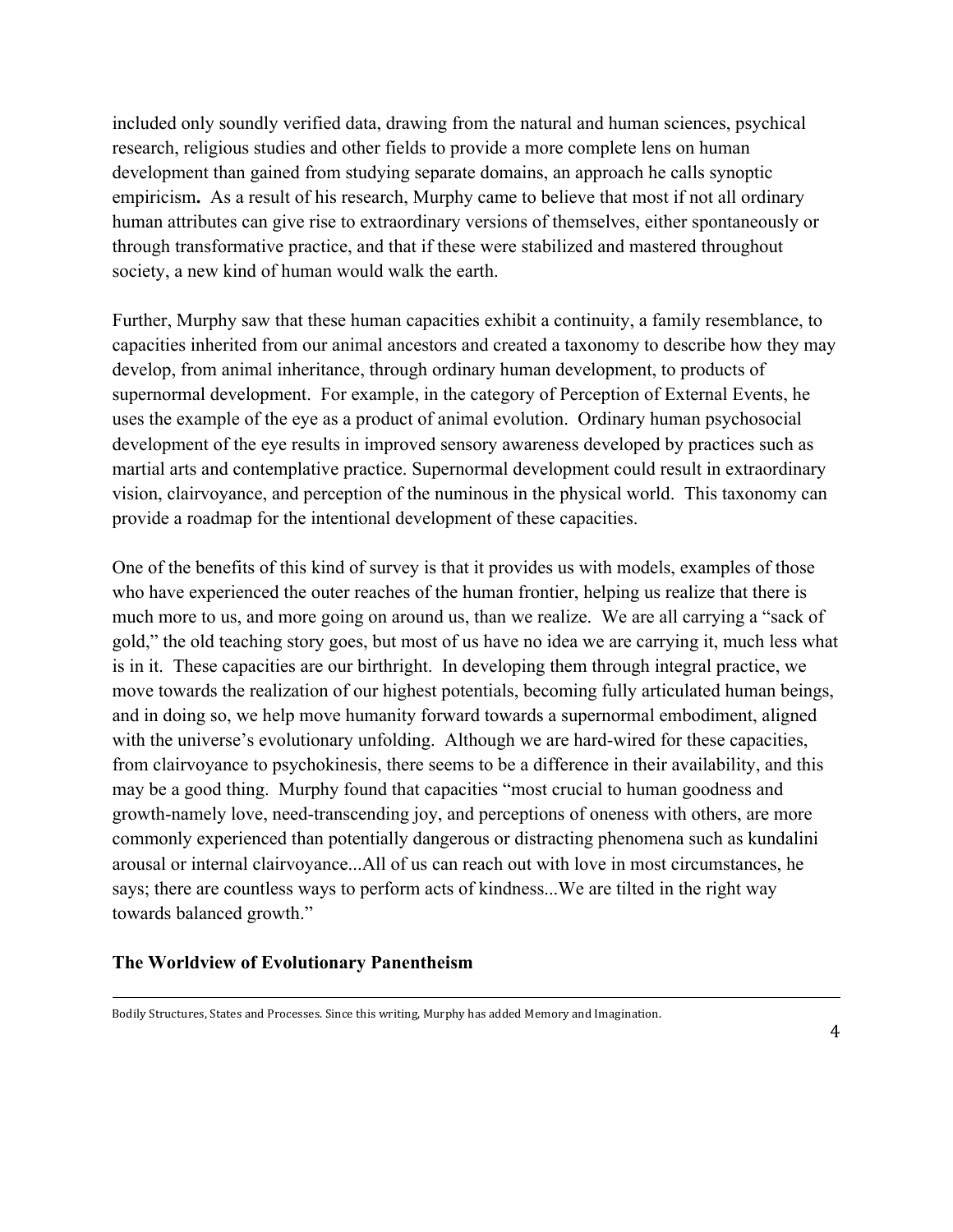*"The idea that divinity is present in all things and manifesting itself through the immense adventure of evolution helps account for the mystery of our surplus capacities, our yearning for God, our inextinguishable creativity, or sense of grace in human affairs. It helps explain our quest for self-transcendence and humanity's proliferation of transformative practices... Every culture in every age has invented ways to realize their kinship or oneness with divinity."<sup>5</sup>* 

The worldview we hold must be broad enough to accommodate the kind of evolutionary change we are proposing here. To determine if this is the case, we can ask ourselves questions such as: Do we believe that the universe is purposeful or random? Is the universe against us, supportive or neutral? Do we have a part to play or are we at the whim of fate? The way we answer these questions has everything to do with how we see our purpose in life and how we act in the world. Such an encompassing worldview has begun to emerge among certain scientists, philosophers and laypeople. Murphy calls this worldview Evolutionary Panentheism, Panentheism meaning literally all in god, or in the divine. In his recent white paper on The Emergence of Evolutionary Panentheism<sup>6</sup>, Murphy summarizes the worldview this way:

*"Evolutionary Panentheism is based on just a few fundamental principles, among them: first, that evolution is a fact (though its discovery have given rise to various theories about it); second, that our universe arises from and is constituted by a world-transcending supernature, call it the One, God, Brahman, the Absolute, Buddha-Nature, Allah, Geist or the Tao; and third, that humans have a fundamental affinity or identity with that supernature, which can be known through immediate experience either spontaneously or by means of transformative practice."* 

Therefore, our fundamental affinity with the divine can be seen as the basis for the existence of latent supernormal capacities. All potentials are already present.

Rather than a mechanical universe subject only to meaningless random mutations as the strict Darwinists propose, the vision of Evolutionary Panentheism is engaging and unifying: everything in the universe, including ourselves, is evolving and filled with divine spirit and consciousness, and that as we open to this evolutionary flow, the more aware of this inherent divinity we become. It leads us to think about how we can be more active, conscious participants in this journey, aligning ourselves with the drive of the universe to self surpass, and awakening to the divine through endless creative discoveries. However, In the face of the pain

<sup>5</sup> *The Life We Are Given*

<sup>6</sup> included in *Panentheism Across The World's Traditions*, Loriliai Biernacki and Philip Clayton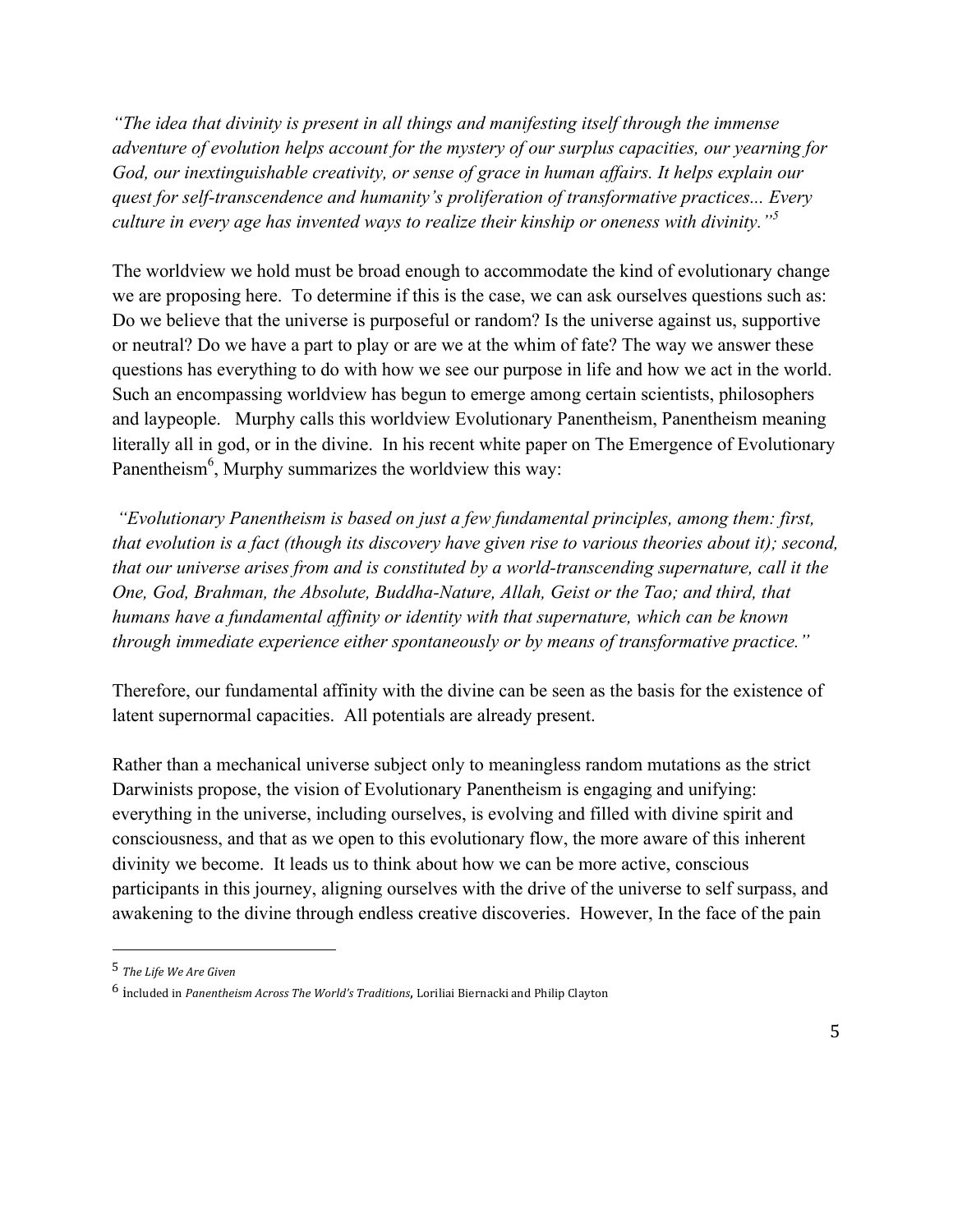and suffering we see across the world, it can be difficult to believe that there is a divine force working through evolution. Perhaps, our best response to this suffering is to function at our highest potentials: to love, to feel compassion and to look for ways to be of service whenever possible. In short, to live consciously and fully.

#### **Evolutionary Love**

Some have wondered if this hidden divinity, which involved itself in matter could be none other than an expression of Love - divine, unconditional love as expressed in the gospel of John -"God is Love." In 1893, Charles Sanders Peirce, one of America's great philosophers (1839-1914), who was inspired by this gospel, wrote a monograph titled "Evolutionary Love." Intrigued by this idea, psychotherapist Adam Crabtree has been developing the concept in a forthcoming book.<sup>7</sup> Stated simply, "Evolutionary love is the heartfelt benevolent desire that everyone ourselves, others, and all that exists in the universe—reaches their greatest possible fulfillment, whatever that may prove to be. This love is freely given, with no consideration of merit, with no strings attached, with no expectation of return, and it is a love that motivates supportive action in the one who loves." This love object can be a person, an object or even an idea. When we practice evolutionary love, we are holding the object of our love in its highest possible state of fulfillment. "Love something and watch it blossom" says Murphy. There are many types of this love and on the cosmic level, it could be the telos, or purpose, that drives the universe's evolutionary advance, the very same purpose which is behind humanity's desire to continually self surpass, and this driving force is nothing less than love, evolutionary or unconditional love.

Unconditional love can also be seen as source of supernormal capacities. When Brazilian psychic and healer Thomaz Morais was asked about his power source, he said the ultimate source of his powers and all human energies is love. "Only by attuning to the ultimate energy of love can we transmute ourselves inwardly... then biological transformation... and then, harmony and peace... there is nothing else of greater value..."<sup>8</sup>

Finally, here are Leonard and Murphy: "We have suggested that cosmic evolution as we know it, from the big bang to the present moment is finally an expression of Eros, of love. If this is so, then can we doubt that love stands as the highest and most fundamental human impulse… a true expression of who we are, a fundamental condition of the path upon which we walk."<sup>9</sup>

<sup>7</sup> Crabtree, Adam. *Evolutionary Love and The Ravages of Greed*

<sup>8</sup> *Miracles and Other Realities*. Lee Pulos and Gary Richman Omega Press 1990

<sup>9</sup> Leonard and Murphy, *The Life We Are Given*. P. 194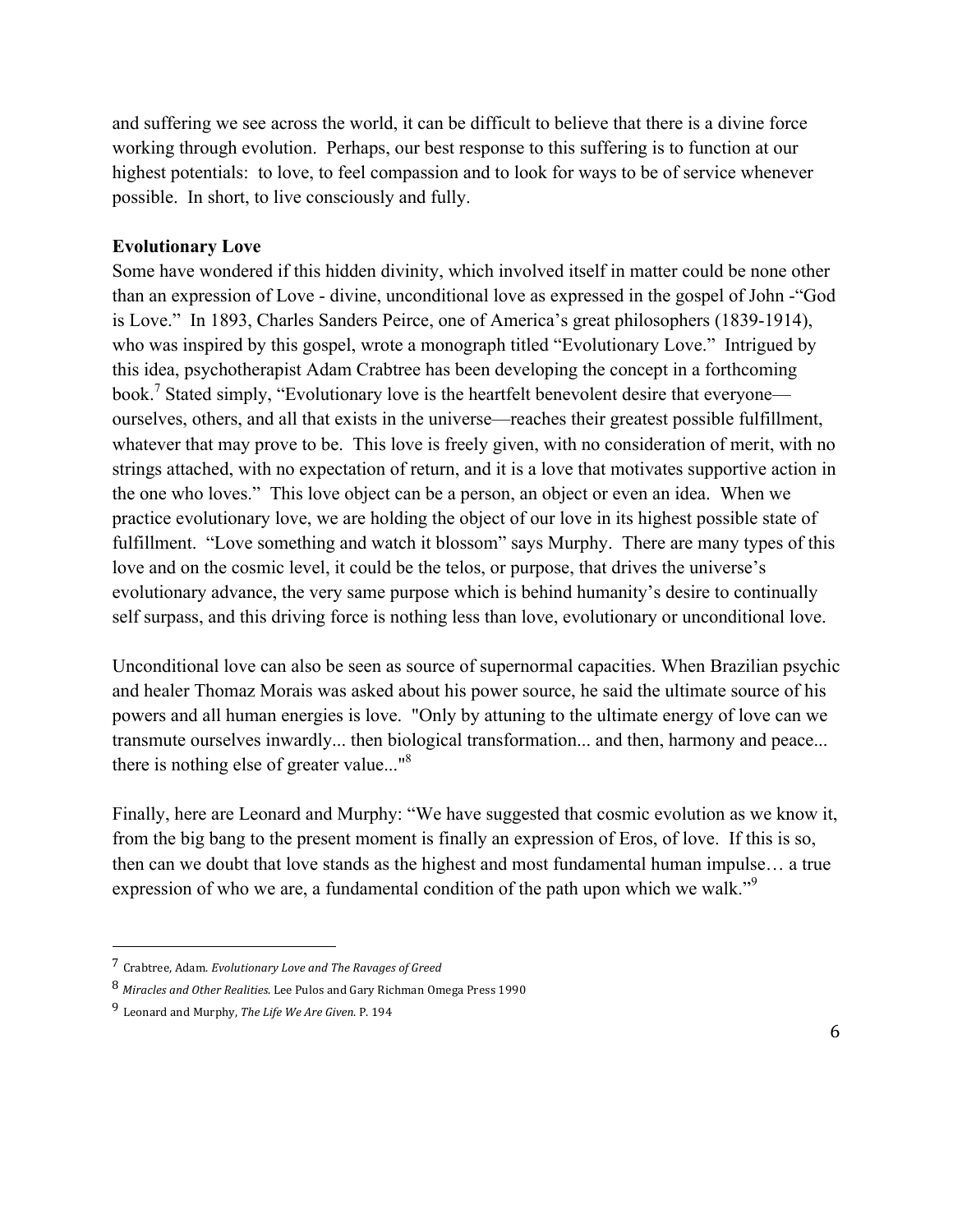#### **Cultivating Supernormal Capacities**

Throughout history, human beings have used various means to develop their latent gifts, such as religious practices, magic, psychoactive drugs, vision quests, and recently assisted by technology such as "transcendence tech." Many of these have brought about positive change; however, if one sided, these attempts towards transformation may ultimately fail because they can result in uneven development or only short term changes of state rather than a permanent positive shift.

From their collective experience and research into human transformation, Murphy and Leonard realized that for true lasting transformation, there must be long-term practice involving body, mind, heart and soul. We are multidimensional beings, and developing all of our aspects simultaneously creates a kind of synergy that sets the stage for nonlinear, quantum shifts in us and potentially for the arising of our latent supernormal capacities**.** Other guiding principles include the need for several mentors rather than a single all-powerful guru, and the value of practicing with a community of engaged practitioners to provide context and foster loving support, accepting us as we are, while moving us towards the higher good. From these and other principles, they created Integral Transformative Practice<sup>10</sup> (ITP) to help people to reach their highest potentials and explore the frontiers of human evolution. Integral practice helps to avoid the uneven development that comes from exclusive work on one aspect. Of course, in any practice course correction may be required.

There are numerous studies that demonstrate the value of an integral approach, for example combining meditation and aerobic exercise, $11$  as well as numerous examples of the dysfunction that can result from developing some aspects of our being at the expense of others: neglecting one's body in the pursuit of enlightenment, or focusing on physical health to the exclusion of all else. Consider also the dangers of highly developed spiritual ability with little or no attention to moral development. We see ITP or other integral practices that involve and integrate the entire being, as a necessary foundation for grounded exploration into expanded human capacities. Involving and integrating physical, mental, emotional and spiritual health is critical to this effort. When this groundwork has been done, the arising of latent capacities can be seen as a natural outgrowth of evolution, although as Murphy often says, "evolution meanders more than it progresses" and we acknowledge that there are no guarantees.

In *The Future of the Body*, Murphy identified what he called transformative moves or modalities that further the development of the capacities that he identified. The classes of modalities that

 $10<sub>see</sub>$  itp-international.org

<sup>11</sup> http://www.nature.com/tp/journal/v6/n2/full/tp2015225a.html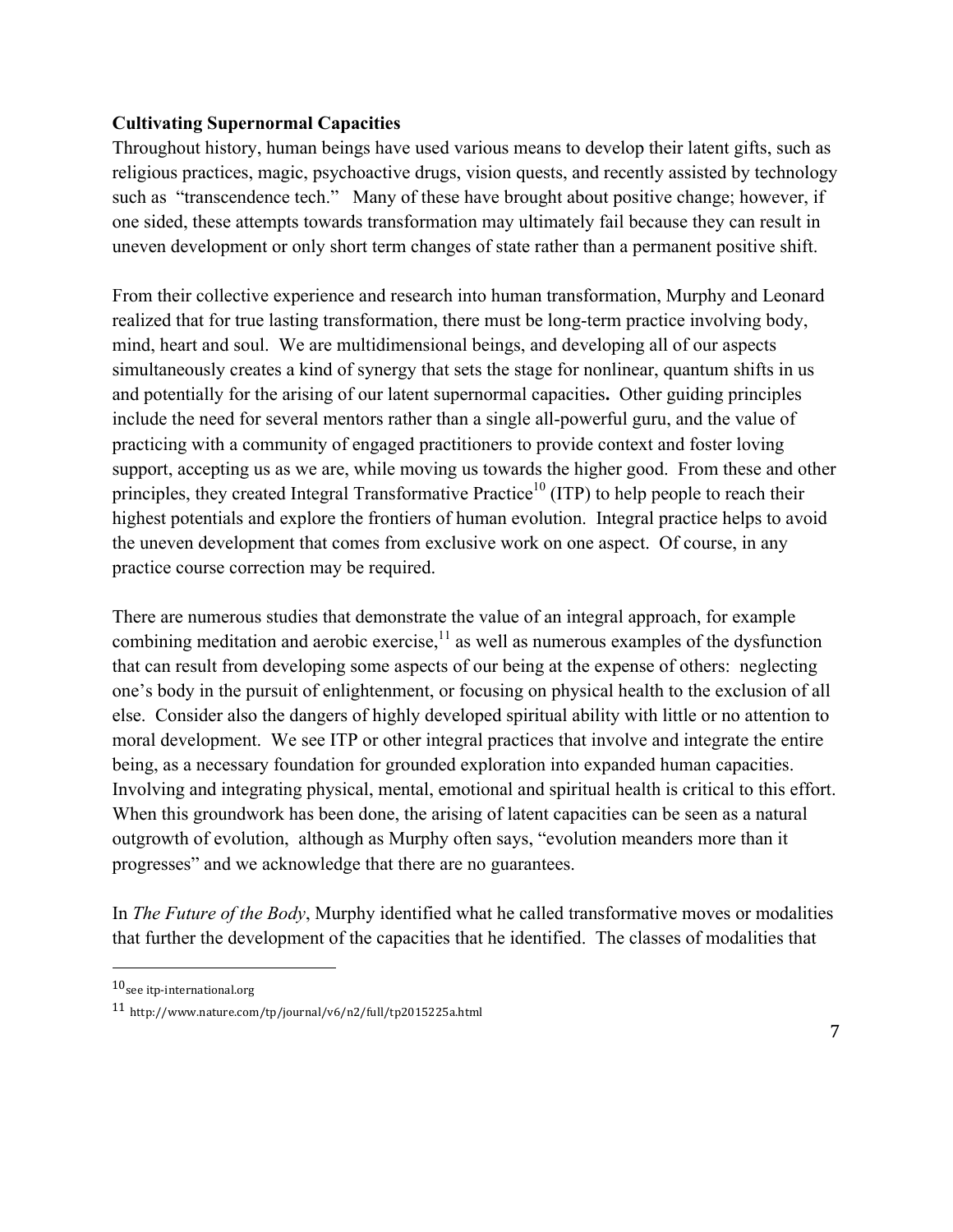appear the most often in his survey are: somatic development through sport, martial arts and somatic awareness; mental imagery or visualization; religious or contemplative practice; and psychotherapy, or other types of disciplined inner work. Combining modalities such as these produces a balanced development of our entire being. Much territory remains to be mapped, more effective modalities to be identified, and work in this area continues.

#### **If they are natural, why don't we see more of them?**

We really don't know what the limits of our capacities are. Cultures only encourage capacities that they value, and suppress those that they do not. Supernormal capacities, such as remote viewing, can even be seen as a threat to social order. If we give ourselves permission to explore them however, many more could surface. How many of us were told as children that there aren't colors around people? That we can't possibly be seeing angels?

Most religious and spiritual traditions warn against engaging with these capacities. "Moksha before siddhi" is the phrase used in the Hindu tradition, meaning liberation before powers; we must free ourselves from identification with the ego before we can be trustworthy. To the founders of most of the world's spiritual traditions, the material world was seen as static and cyclical, a place to escape from, not an arena for life's creative exploration. The western occult traditions also speak of how easy it is to be seduced by the "glamour" of special powers. Belief in one's superiority and potential attachment to powers becomes an impediment to spiritual development and is potentially fatal to any further advance.

However, we can view the development of these powers differently. Science has given us a new perspective on the universe "as a place of novelty and creativity, firing our imagination with the idea that human possibility is coupled with evolution's dynamism." We want to engage with the world rather than escape from it. We believe that we need healthy ego-strength in order to transcend ourselves. In *The Future of the Body,* Murphy proposes an integral approach "where our world engaging capacities would be cultivated within a deepening spiritual realization, and would be viewed as necessary to our development rather than an impediment to it."<sup>12</sup> We could surmise that humanity has not come far enough in moral development to be trusted with these abilities, but as there are signs that more and more people are discovering some new ability arising within them, any program designed to encourage their development needs to address this. It is crucial to have a theoretical framework for understanding them and sound practices with which to integrate and develop them.

<sup>12</sup> *The Future of the Body* p. 174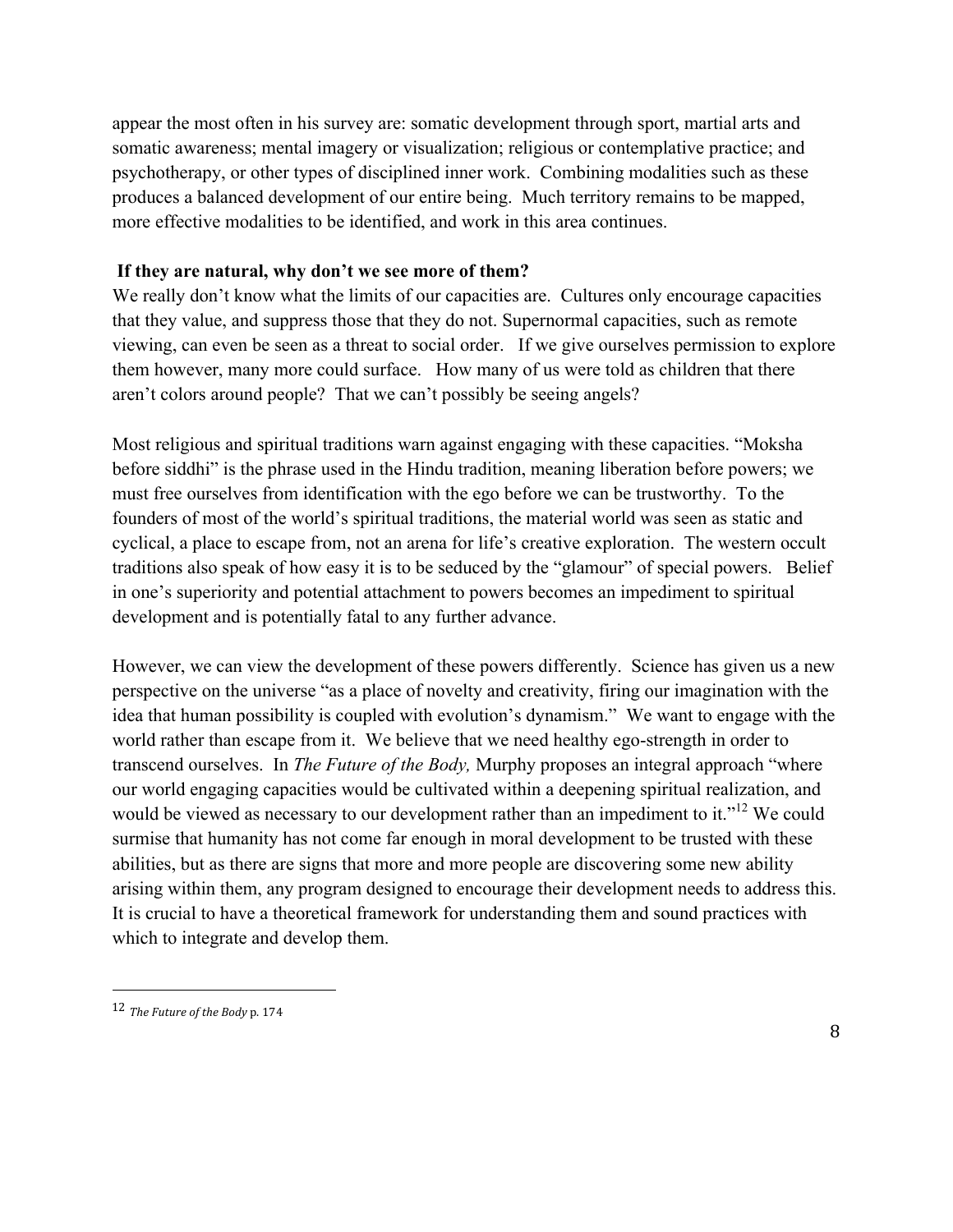# **Capacities Important Now and in the Future**

*"The higher gifts of genius - poetry, the plastic arts, music, philosophy, pure mathematics - all of these are precisely as much in the central stream of evolution - are perceptions of new truth and powers of new actions. There is, then, about these loftier interests nothing exotic, nothing accidental; they are an intrinsic part of that ever-evolving response to our surroundings which forms not only the planetary but the cosmic history of our race." - Frederic Myers*<sup>13</sup>

No matter our situation or circumstances, we have within us access to infinite resources. Although we have myriad capacities latent within us and capable of being developed, we feel that some have a particularly important role to play, and are needed in both our current circumstances and in those we cannot yet imagine. With many challenges on the horizon such as global warming and the enormous societal disruption predicted as a result of technological advance, what human qualities or capacities will be needed and of value? What will give meaning and purpose to our lives?

To navigate the river of exponential change that is at work in our society and direct it towards a promising future, we will need to further develop capacities such as a strong sense of our own identity with its unique insights, along with the ability to remain grounded and centered and resilient in difficult situations; clear intentions and focus of will, clear insight into situations, inspired creativity, and creative problem solving. These imbued with love and respect for all of existence.

 Drawing again from Murphy's work in the Future of the Body, here are a few of the capacities that stand out - Cognition, Volition, Individuation, and Love.

# **Cognition**

 

Supernormal Cognition includes various ways of knowing including analysis and reasoning; intuitive comprehension of another's subjective state; problem solving that involves visual, auditory, or other imagery; and mystical illumination. Human ingenuity has overcome countless obstacles and there are plenty of reasons to believe that we will continue to do so. Inspirations, such as those of Mozart, whose extraordinary musical works seemed to form all at once , are not limited to such geniuses. They happen spontaneously for all of us in our everyday epiphanies, our "ahas". This occurs, as Murphy writes, because we have a "greater life" in us that we draw upon both consciously and unconsciously informing our daily activities. **Volition**

<sup>13</sup> Myers 1843-1901. Psychologist, and Co-founder of the Society for Psychical Research.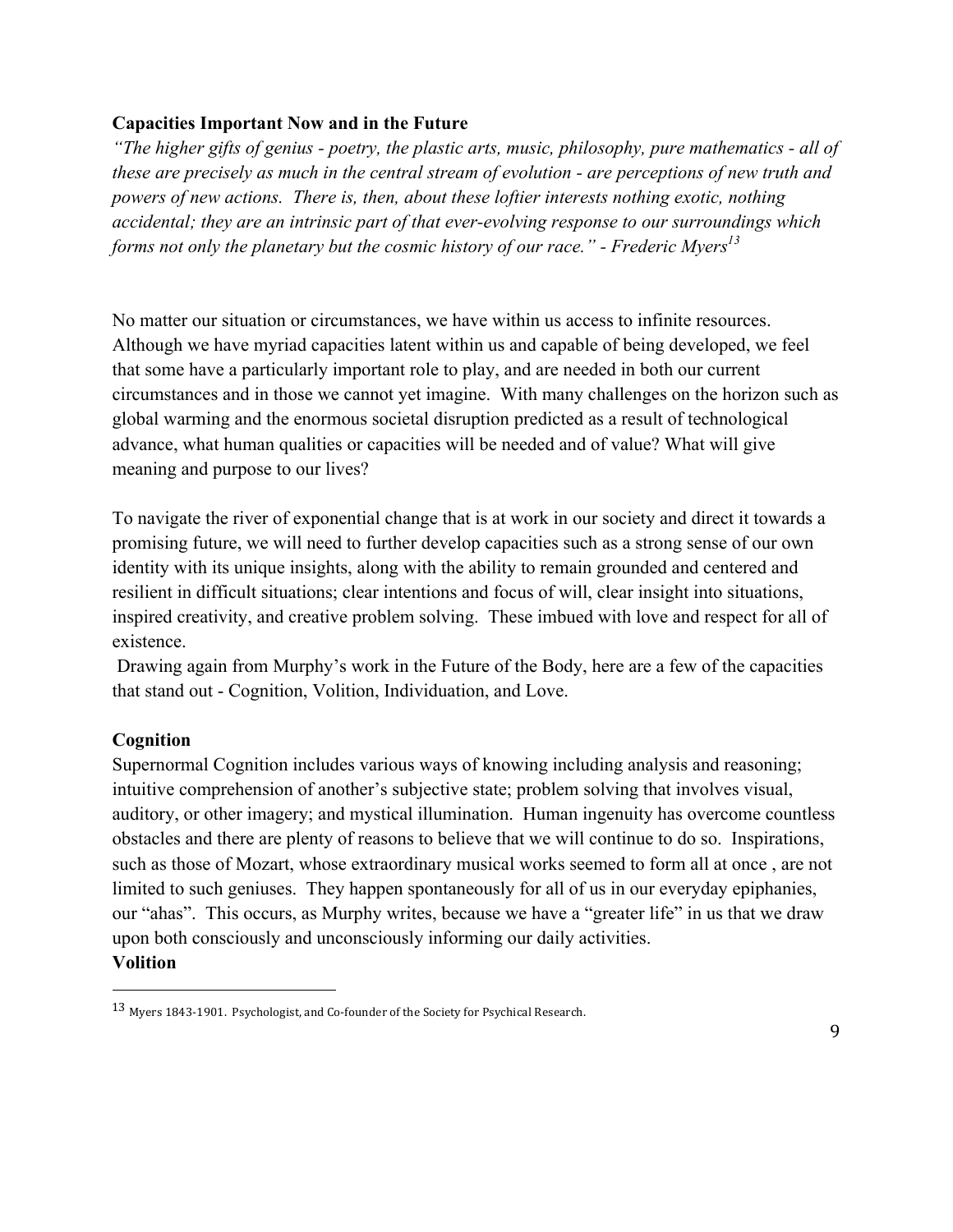Supernormal Volition is marked by one-pointed involvement; by disregard for immediate results; by spontaneity, freedom and effortless mastery; and by a sense that the self is somehow larger and more complex, or conversely, that it disappears into something beyond itself. The flow state, first studied and named by Mihali Csikszentmihalyi, involving many human attributes, clearly includes an exceptional type of volition. The profound intention and highly focused activity that is part of this state can seem to trigger those startling events that Carl Jung called synchronicities, or meaningful coincidences. These events often reveal a new path to be taken, a long sought discovery or something of significance to those who experience them.

The development of volition can take the form of using ongoing self reflection to recognize our often conflicting and half-hidden inner drives, leading to the integration of our many wills into one-single harmonized will, allowing for a strong, single pointed focus when we want it. We will need this type of will to manifest our intentions, using inner guidance, sensing our way towards what is next for us in an exponentially changing world. The ultimate manifestation of supernormal volition culminates in the Judeo-Christian-Islamic statement of surrender, "Not my will, but Thine be done." We are in harmony with Divine intention.

# **Individuation and Sense of Self**

 George Leonard writes, "To be human, it seems clear, is to have a personal identity. This identity is unique and irreversible and it provides our particular viewpoint of the universe. This identity is not the constructed ego but the essence of who we are. This uniqueness becomes more pronounced as our capacities develop. Exercising and broadening the repertoires of body, mind, heart and soul may contribute to the supernormal development of individuality towards "the realization of an ego-transcendent identity that perceives its oneness with all things while remaining a unique center of awareness and action".

#### **Love**

All events and persons are the divine in disguise. The Indian greeting Namaste brings this recognition to the forefront of social interaction. This greeting, technically meaning "I bow to you", it is often taken to mean "The divine in me bows to the divine in you". Looking back to our earlier discussion of evolutionary love, through that lens we can see all things in the universe as arising from this love and being imbued with love in every particle. With evolutionary love, we are moved to hold each person (including ourselves), idea or thing in their highest potential, in their fullest flowering, to sustain a fervent wish that they realize that potential, and if possible, to act to help them achieve it.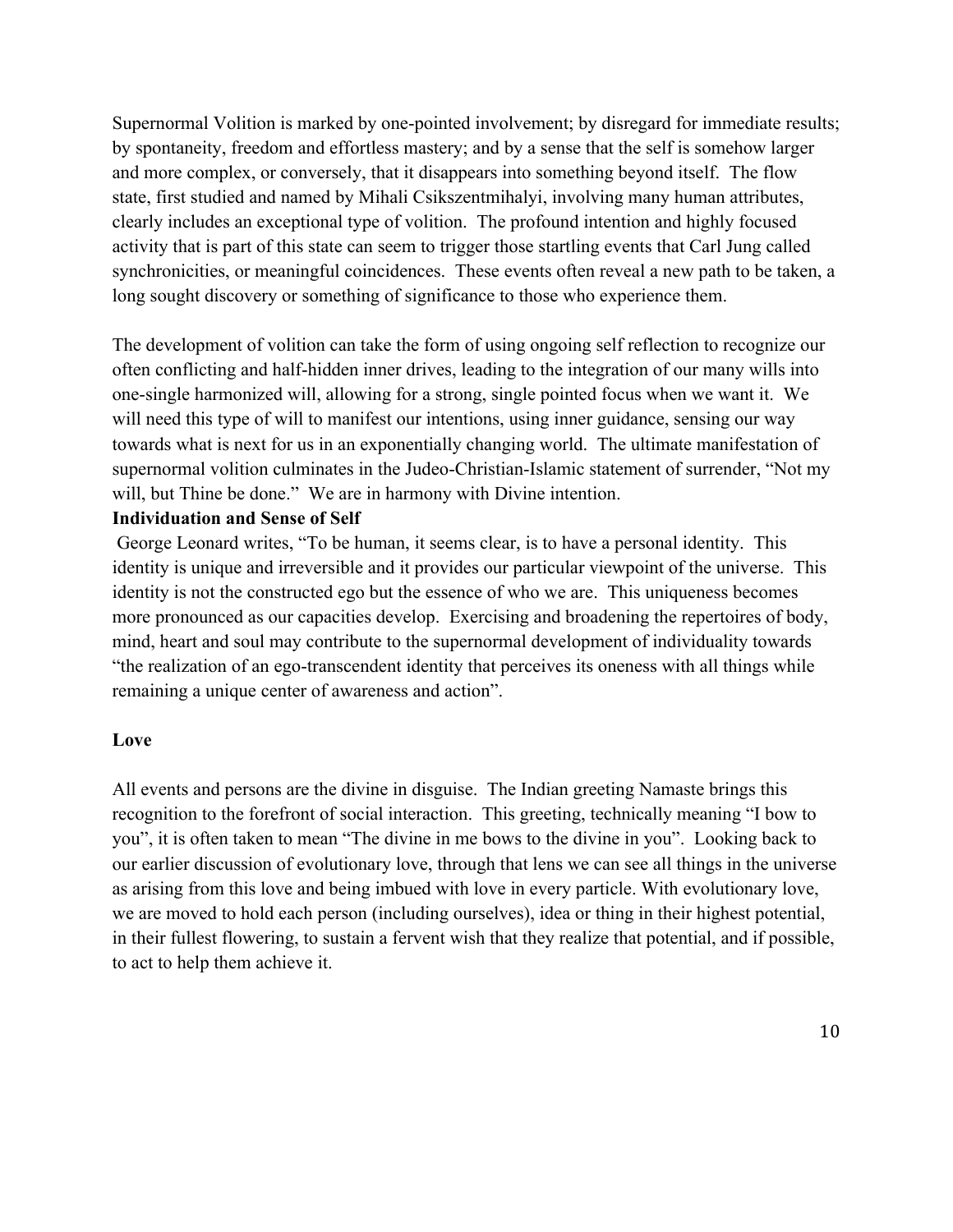Love, like all human capacities, grows through its exercise. If we can come to see each one of us as love made manifest, we are more likely to treat each other with respect, work together to achieve common goals, and value all of life, whatever form it may take; we could live from the point of view of love. "If I love the world as it is, I am already changing it;" says novelist Petru Dumitriu, "a first fragment of the world has been changed, and this is my own heart."

In summary, the supernormal capacities of Cognition, Volition, Individuation, and Love, as described above, and others that may develop in response to new demands, give us a strong basis for not just surviving but flourishing in what will then be for us "a larger earth". Supernormal cognition gives us clear vision and openness to receiving inspiration, while supernormal individuation allows us to perceive our oneness with all things and yet to be a unique center of action. Focused will and the flow states that trigger synchronicities can show us the way forward. Love, entwined with the capacities of body, mind, heart and soul, enjoins us to hold all in their highest possibilities. The development of these capacities will help position us to be of the greatest assistance to humanity and a world in need, and to aid in our mutual evolutionary journey.

# **Suggested Practices to Open to the More**

Integral Transformative Practice (ITP) is a community-based path of practice that engages and integrates all dimensions of our being - body, mind, heart and soul – providing a foundation for balanced growth over time, enabling us to draw from "the greater life within us." Here are a few guidelines to consider as you engage in the unfoldment of your evolutionary nature:

- Practice being grounded and centered in the present moment.
- Focus on clear intentions and also allow for the workings of grace.
- Identify your gifts and look for ways to serve the world.
- Communicate to be understood and inquire to understand.
- View any given situation from multiple perspectives, holding all in unconditional love.
- Develop the capacities of body, mind, heart and soul.
- Stay alert, notice synchronicities and be curious about anomalies, things that seem to happen out of the blue.
- "Expect nothing; be ready for anything." George Leonard

# **Our Broader Purpose**

*"If it is true that Spirit is involved in Matter and apparent Nature is Secret God, then manifestation of the divine in him/herself and the realization of God within and without are the*